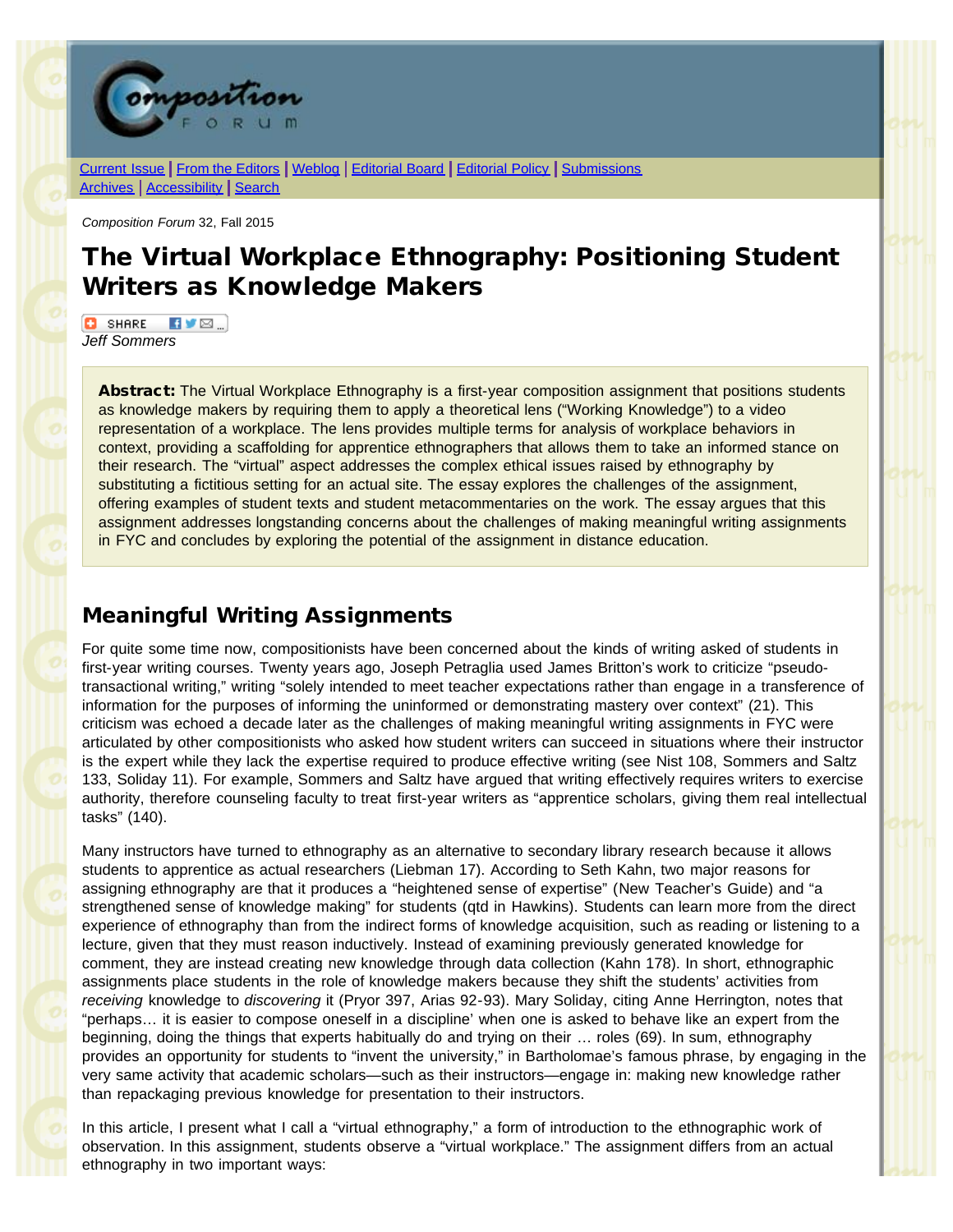- the "virtual ethnography" is completed by observing and analyzing a depiction of a workplace in a contemporary film or television program such as the small town government office depicted in *Parks and Recreation.*
- the "virtual ethnography" requires students to view the workplace through a theoretical lens called "working knowledge." Roger I. Simon, Don Dippo, and Arleen Schenke explain that "'working knowledge' is a useful concept for the study of how people in different workplaces define what is important to know in order to be competent workers and do competent work" (190). (See Appendix for the assignment sheet.)

I plan to explain why these changes make the "virtual ethnography" a valuable pedagogical approach for FYC courses.

## Challenges to Assigning Ethnographies

There are, of course, challenges presented in taking any ethnographic approach, the primary one being the students' unfamiliarity with the observational tasks required. Wendy Bishop warns that "Ethnography is a research approach that is best learned by doing, but before doing, the doer needs to get a handle on what should be done" (1). One way instructors can respond to this cautionary note is to provide student ethnographers with a theoretical lens through which to examine the cultural site they have chosen. Malley and Hawkins are explicit about the value of using a lens, explaining, "We often frame our fieldnote assignments through a series of different possible 'lenses,' asking students to examine the design and feel of a site, the power structure or power play evident there, the ways in which they see themselves in and through the site…" Providing a lens helps the students—as it does the professional ethnographer—to get "a handle on what should be done," in Bishop's phrase.

My students write an ethnography of a workplace by using as a lens Simon, Dippo, and Schenke's concept that all work is situated: "Knowing what to do and how to do it often requires much more than technical training. Knowing your job often means understanding how work requirements are shaped by particular organizations in which these requirements take place" (27). To clarify what they have in mind, they offer the concept of "working knowledge," which "includes more than just the notion of a technical ability to perform certain tasks" of the sort that require special training or education (e.g. typing invoices, using micrometers, washing hair, developing photographs, etc.). "Each and every task in a workplace," they continue, "is embedded in a particular set of social relations within which people define the facts, skills, procedures, values, and beliefs relevant to particular jobs in their own organizations" (28). The key sentence in their explanation is this one: "…there is no work in the abstract; there is only work in context" (28). Simon et al offer examples of several forms that working knowledge might take, and my assignment requires that students use the concept of "working knowledge" and the specific forms identified by the theorists as their "lens" through which to observe their chosen workplaces. I contend that the concept of working knowledge can be applied just as readily to a video or film depiction of a workplace as it can to an actual workplace, provided that that depiction has been offered in detail.

The use of what some call "lens and artifact" assignments (see Sullivan) or "material artifact analysis" or MAA (see McKenzie) is fairly common at this time. McKenzie explains that the MAA moves from choosing an artifact and developing a "thick description" of it through analyzing the collected data and arriving at a thesis (75). The University of Connecticut Freshman English Program also offers a description of a lens-and-artifact assignment on its website: "If we think of a basic research assignment as, one, a 'thing' to be looked at and as, two, a 'way of looking,' we might better define these roles as an *artifact* to be described, cited, analyzed, and interpreted, and a *lens* for providing the 'meaning' of this artifact…" As applied to an ethnographic assignment, I employ "artifact" as a metaphor representing the cultural activities of the group being observed. The "lens" is the theoretical framework used by the observer as a scaffolding to make observations and subsequent analyses. As one novice ethnographer explained, such a lens assisted her in presenting an "organized" presentation of her observations and analyses. This student concluded her essay by writing, "Considering whether or not a job is suitable and within a person's limits is a very subjective process, but it can be much easier when organized. When observing the television show *Parks and Recreation*, I applied 'working knowledge' to the government workplace depicted to explain why this would not be a good place to work."

When this student reaches her conclusion, she provides an illustration of Soliday's assertion that "from a rhetorical perspective, no content is free floating but must be governed by someone's angle of vision" (36). Rather than cautioning the students about the risks of subjectivity, the virtual ethnography assignment requires them to reach a conclusion, to take a "stance," using Mary Soliday's term. "Stance" she explains, "requires writers to do more than present information; they perceive and judge it in some way (36). Soliday also describes the challenge faced by student writers when asked to write the traditional "college essay": "it does not give students access to a typical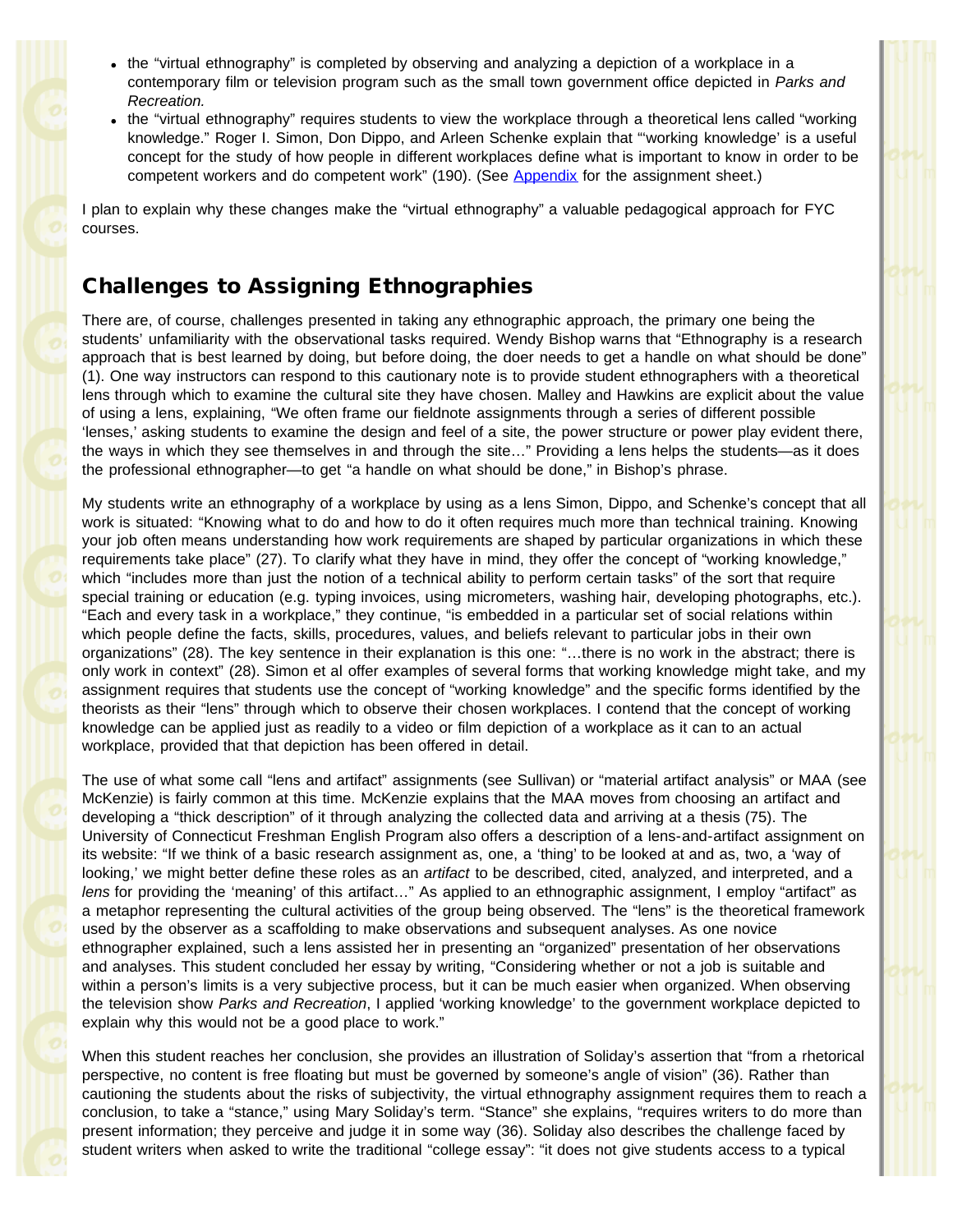social language and the roles and focus that go along with the speech" (57). The virtual workplace ethnography insists that the writers adopt a stance and then provides them with the tools to do so in the form of the theoretical lens and its attendant language in the form of Simon et al.'s theory of working knowledge. The assignment I discuss in this article is subject to the concerns voiced by Soliday: that students will experience a conflict between their desire to present an "objective" report and their instructor's understanding that the subjective cannot be eliminated (and that as readers we do not seek the elimination of the subjective in our reading). I contend that the requirements of the virtual workplace ethnography assignment offer a resolution to this apparent conflict because the students understand that they must take a stand if they are to be helpful to their designated readers: potential workers at the workplace in question.

Perhaps more significant than the question of the ethnographer's stance is his or her need to conduct ethical research. Stinnett points out that "Ethical problems of how to speak for or present another's experience persist… [in ethnographic research]" (130), and Arias notes that ethnographers should conduct their observations only with the consent of participants. He concludes, "If consent is not possible, writers change names to protect privacy" (96). I suspect that Arias's final observation would not be assented to by many ethnographers who might insist that without consent, an ethnographer really cannot represent the participants at all. The ethical issues of studying human beings must be resolved suitably before any instructor can in good conscience assign an ethnographic project. However, these important ethical considerations are not germane to the "virtual workplace ethnography" because the students do not observe actual workplace participants but rather actors in a depiction of a workplace. Thanks to the experience of observation, analysis, and presentation of findings to readers with an interest in the findings, students thus perform apprentice work as "virtual ethnographers." In their next assignment, they can tackle an actual ethnography when the issues of representing participants will have to be resolved ethically.

### The Virtual Workplace Ethnography

Let me offer a brief word in defense of the notion that this assignment is still an "ethnography," rather than, say, a textual analysis of a dramatic performance (or an appraisal of an artifact that has taken the form of a dramatic performance). The theoretical lens provided to the students does not permit them to analyze the television program or film as an aesthetic artifact: they cannot analyze camera angles, *mise en scene*, the screenplay, the actors' performances, symbolism, theme, or the nuances of character development, direction, or special effects. Instead, they must observe the performers as if they were indeed workers at a workplace. The questions they need to ask are not about the artistic quality of the production. What matters is the data the students can glean from their observation of "working knowledge." They ask questions about the language of the workplace such as "How do these workers use language at the workplace? Do they develop slang or jargon particular to their work environment? Do they employ nicknames for one another? What topics do they discuss at work? What jokes do they make?" They examine the frame of reference in play at the workplace for making judgments about how to define "a good day at the office," "a distasteful task to avoid," "an unfair supervisor," and "a good co-worker." Their observations include searching for the five other forms of working knowledge identified in the assignment sheet (see Appendix).

I call the assignment a "virtual ethnography" not only because it occurs on a screen rather than a physical location but also because I acknowledge that it is not an actual ethnography, given that the student researchers cannot interact with those whom they are observing. But this assignment can serve as a precursor to a more traditional ethnography. The value of the assignment is that it offers students the opportunity to create new knowledge even when they choose to watch a favorite or familiar show because they have undoubtedly never viewed the program or film through the lens of working knowledge. This assignment, as is the case with any ethnography, requires direct, primary research generated by "field work" which, in this case, takes the form of close viewings of the video. The assignment also engages students in an area of their existing literacy: the world of video/film. For students with actual work experience, their own workplace literacy generally increases their comfort with the conceptual forms of "working knowledge" identified by Simon et al. While the representations that students select to write about may be fictitious, they represent existing discourse communities in the working world: hospitals, police stations, business offices, restaurants, and so forth. Most important is that the students practice applying a theoretical lens to data collection through this assignment. Admittedly, this is not a particularly complex ethnography, but as such it can serve as an introduction to ethnographic study. Two distinct advantages that it provides are that the use of video recordings through streaming video sites or YouTube not only facilitates close observation but also provides an accessible record of the workplace that can be revisited multiple times, and no travel is necessary as the workplace appears and reappears at students' command on a viewing screen.

Of course, one drawback to the virtual ethnography is that the students cannot actually interact with the workers whom they are observing to learn more about their subjects' experiences, a major disadvantage of the assignment.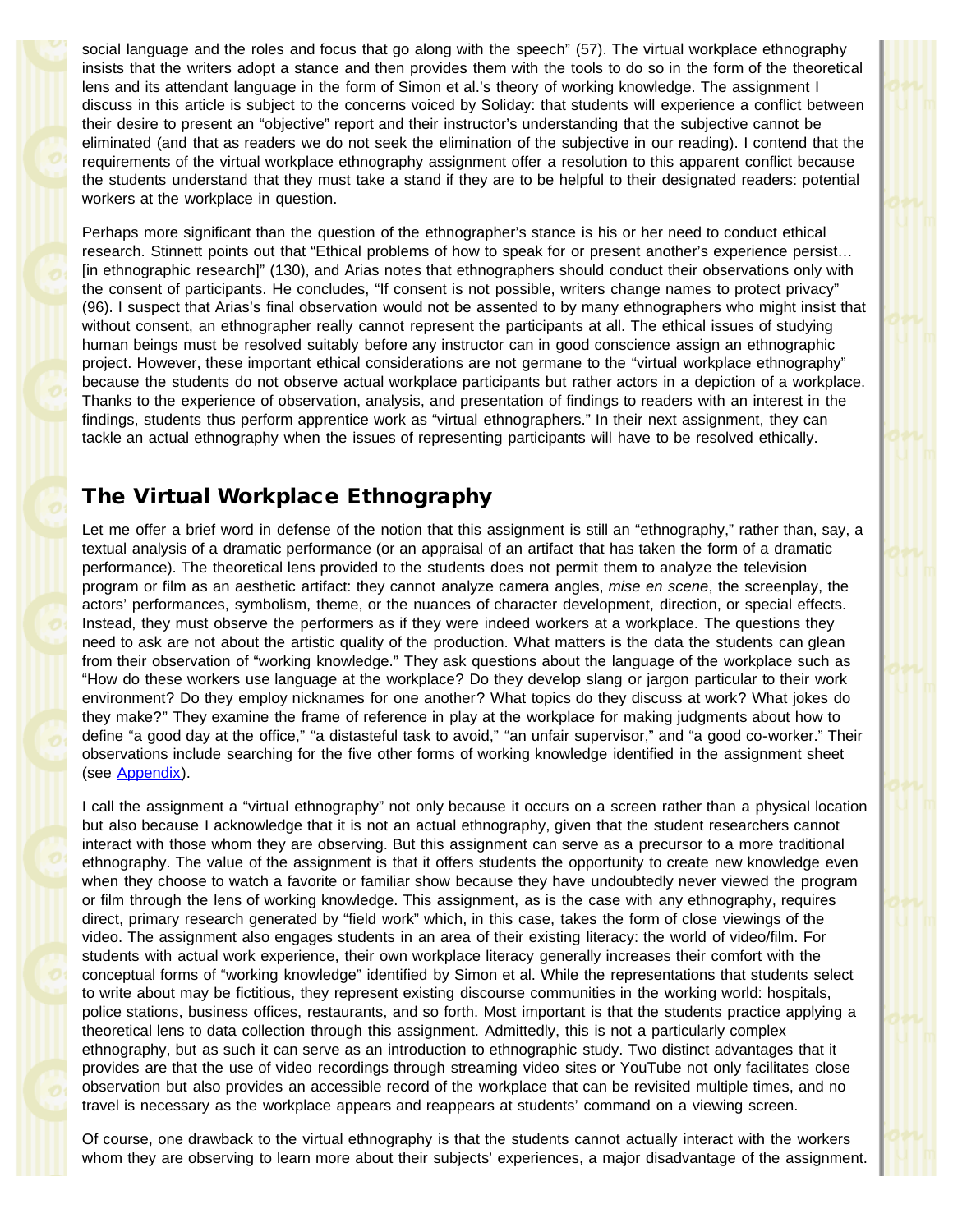However, this project requires students to incorporate a second perspective into their final paper so that they are compelled to deal with other existing viewpoints. Students generally look for a critic on sites like IMDB (The Internet Movie Date Base), Rotten Tomatoes, and Metacritic, but they also find commentary directly from sources such as the *New York Times*, the *Washington Post,* and *Rolling Stone*. They learn that this search is not a simple one because critics generally focus on the video as an artifact for aesthetic critique; any comments they may make about the workplace or the characters as workers are most likely tangential. Thus the students' written work differs from the TV and film critics' work not in degree but in kind because they are not writing critiques of the video but analyses of the workplace. For example, Virginia Watson's review of *CSI* notes that "Whether it's ageism, sexism, or weightism, *CSI* seems to show sensitivity to all groups" (3). Will Wade, in his review of the TV series *Spartacus,* describes the owner of the gladiator training school as "a master of manipulation," and James Parker, in *The Atlantic,* analyzes the workers at The Krusty Krab restaurant in the animated children's series *SpongeBob Square Pants,* noting that "Mr. Krabs cackles over his money, while Squidward, the tentacled sourpuss at the register, droops with ennui. But SpongeBob's professional life is rainbow-colored."

Some creative students have found other expert commentators: one interviewed a high school teacher about the high school work environment depicted on *Glee*, and another interviewed a police officer about the workplace on HBO's *The Wire.* One student who selected *House of Lies,* a show about a management consulting firm, found a magazine article entitled Six Management Consultants Assess the Accuracy of *House of Lies*. Such alternatives, of course, are not the same as interacting with the actual subjects of an ethnography, but they serve to introduce the students to the concept that they must consider others' interpretations of their field notes. With such an assignment under their belts, students can tackle the complexities of interacting with those whom they are observing as well as representing multiple voices and perspectives in a subsequent actual ethnography.

## Scaffolding the Virtual Ethnography

In order to prepare the students to produce a virtual ethnography, I take them through a number of preparatory activities that begin by introducing them to inductive research and analysis though a theoretical lens. I provide a handout that depicts the dietary logs kept by two imaginary students, both listing what the students have eaten for breakfast, lunch, snack, and dinner on a given day. After scrutinizing the data, the class considers the question, "What thoughts do you have about these two diets?" A lively discussion usually follows as the students discuss their generalizations and speculations (it is interesting to see the arguments about gender and age that enter the discussion) until I finally ask them, "Which diet is healthier?" There is always a consensus that Student A has consumed a healthier diet, one with less salt, sugar, and fat and more fresh fruit and vegetables. I make the point that our discussion has been inductive as the conclusions have clearly been based on the data collected.

I then distribute a copy of the USDA's famous food pyramid, with which my students are quite familiar. The students form into pairs, half of whom analyze Student A's diet while the other half analyze Student B's diet by determining how many servings of each food group on the pyramid their subject has consumed. When the class compares notes, there are discrepancies in how the students count servings, but when we have finished, the better diet is still determined to be Student A's. I point out, however, that what we have done this second time is to replace the "common sense" and personal experience of our first foray into inductive reasoning with a "theoretical lens," i.e. the USDA's food pyramid. Viewing the dietary logs through this lens provides a focus for their analyses, a language with which to discuss their findings, and grounds for their conclusions.

At this point, the class reads Simon, Dippo, and Schenke's "Working Knowledge" essay and discusses its concepts in the light of their own work experiences. I ask if any students have ever worked at more than one location in a retail or restaurant chain. "Is the workplace the same at the 7-11 Convenience Store here in town and the one in your home town?" I inquire, and the answer is, of course, "No" because the context of workers, location, and customers is different. I also ask the class to compile a list of questions they would want answered *by the workers* at a potential workplace, not *by the Human Resources manager.* They quickly grasp that the employees would answer the question "How do the employees feel about this workplace?" much differently than would the HR manager. The point here is that informal conversations with potential co-workers produces working knowledge.

Then we read several essays about work, including a personal memoir by a factory worker. Instead of examining the themes or writing style or the ideological implications of the memoir, we look for as many forms of working knowledge as possible, employing the working knowledge lens. This exercise makes the point that the writer's depiction of the workplace through its language, unwritten rules, accepted facts, and so forth provides an ethnographer with much data with which to analyze the working knowledge of the writer's specific factory job.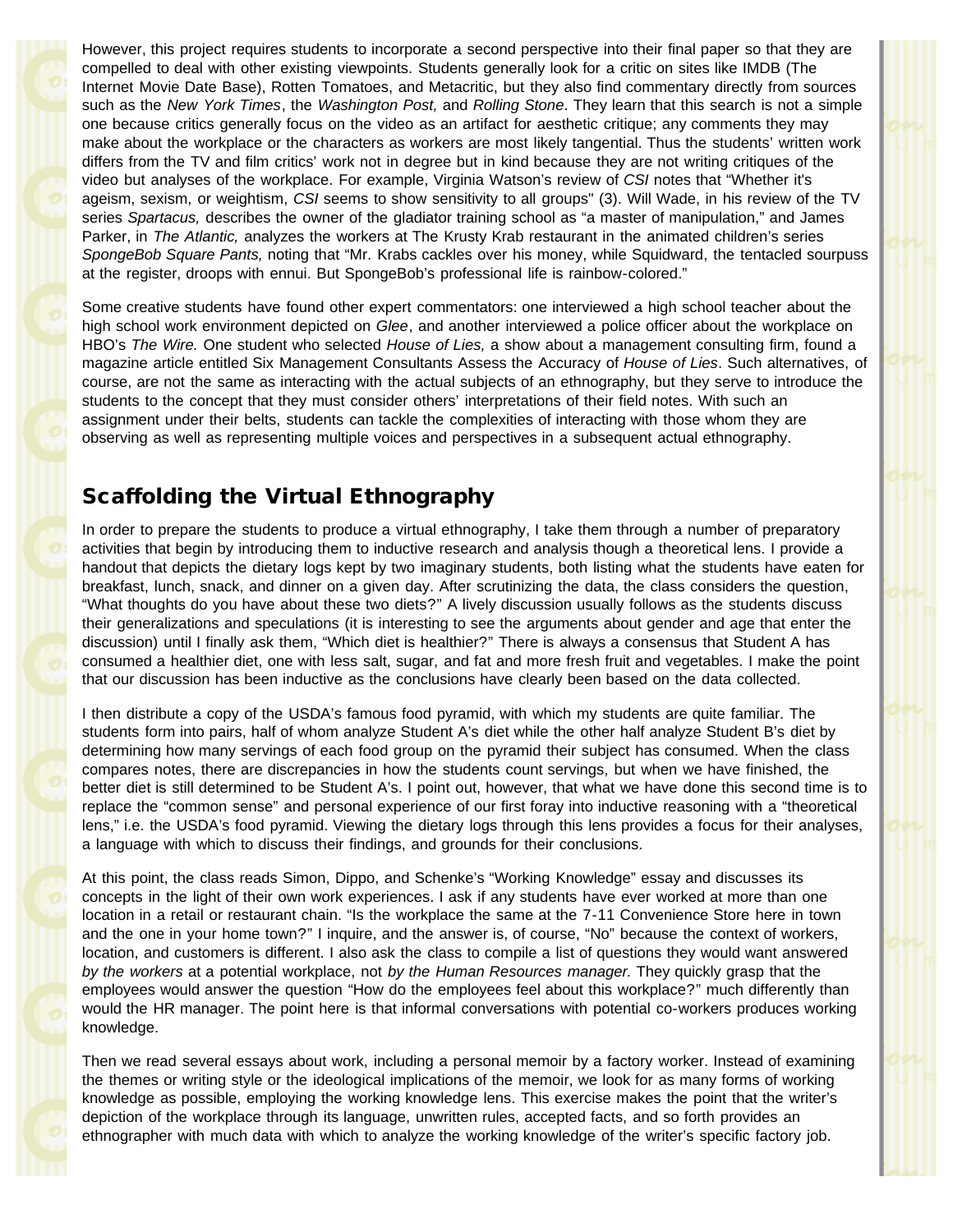The next step in preparing the students is to focus on the core concept of working knowledge: that work only exists in particular locations. Students read Perri Klass' HERS column in the *New York Times,* a memoir in which Klass, a practicing physician, revisits her days as a medical student who struggled to understand a new workplace lexicon at a university hospital. Her memoir is filled with examples of medical jargon, a "code" that she eventually "cracked." But examples such as "NG" (nasogastric) are fully intelligible to many of my students thanks to their having watched television hospital shows. The point I want to make is that while the language she describes may be specialized, in a sense, when we apply the concept of Working Knowledge, we redefine that "code" as generic workplace language found at most hospital workplaces.

However, at another point in her memoir, Klass writes about one of the interns whose penchant for using obscure terminology led to his earning the nickname of "Mr. Eponym." She describes how his habit of using multinamed syndromes such as ''Wolff-Parkinson-White" led his colleagues to mock his language habits by coining ridiculously named syndromes such as "Baskin-Robbins." At this point, the students can see manifestations of working knowledge in the form of the language of Klass's workplace. The nickname "Mr. Eponym" is exclusive not only to the hospital at which Klass worked but to the specific unit in that hospital. The joking response of Mr. Eponym's co-workers is another strong example of language as working knowledge because sarcastic humor, too, is unique to this specific workplace. The purpose of the lesson is to encourage the field observers to look for *specific* examples of working knowledge, not the *generic* ones common to most similar work sites.{1}

Finally, the class then shifts to watching a workplace as depicted in the pilot episode of *The Office.* The show is familiar to many students and depicts a very ordinary, common kind of workplace. Additionally, *The Office* DVD provides a running metacommentary by the "workers" through brief interviews with an invisible documentarian who is filming their workplace. I also share with the class the commentary made by the show's creators on the DVD. One of the workers, Pam the receptionist, is shown using white-out to erase a typing error, a fairly generic "workplace fact." However, as she uses the white-out, we hear her speaking to the documentary filmmakers, explaining that she had always dreamed of being an illustrator for children's books, not an office receptionist. The show's director comments that he purposely juxtaposed her words and her actions to highlight the negative impact of the workplace on her ambitions. The students recognize that the white-out is no longer a generic fact but has become a specific example of workplace materials worth citing in an ethnography. At the same time, thanks to having heard the director's observation, they learn the value of seeking an additional perspective on the workplace, as the assignment stipulates. The discussion concludes when I ask the class to decide whether they would like to work at Dunder Mifflin Paper Company, stipulating that they explain their decisions by referring to the working knowledge they have identified, not simply to their gut responses.

These kinds of scaffolding activities are designed to prepare the students for the actual "field work" required. They have practiced applying the theoretical lens to written texts and video texts; they have experienced, through class discussion, the challenges of interpretation as they decide which form of working knowledge describes each instance they have seen. I hope they have also come to see that ultimately identifying one example as a "workplace fact" and another as a "workplace rule" is an act of interpretation and that their explanation matters as much as their classification of the example. They practice taking a stance and experiencing the difference of opinion likely to arise in any group of twenty-five students (most of whom indicate that working at Dunder Mifflin with that group of co-workers seems distasteful, but then there are always a few students who will say that they are drawn to the silliness and lack of discipline exemplified at the office). They are ready to work on their own workplace ethnographies at this point and will bring their drafts to a peer review workshop and engage in multiple drafts, as they do with all of the course writing assignments.

### Student Ethnographies

The Working Knowledge theoretical lens works with any workplace, although some worksites have been perennially popular: hospital settings (*Grey's Anatomy, House M.D.*), police stations (*CSI, Law and Order*), office settings (*Ugly Betty, 30 Rock*), and bars (*Coyote Ugly, It's Always Sunny in Philadelphia*). However, some students have ventured far afield, seeking atypical workplaces such as Captain Jack Sparrow's pirate ship, the prison-of-war camp of *Hogan's Heroes,* the fast food restaurant in *SpongeBob Square Pants,* the meth lab in *Breaking Bad,* the gladiator school in *Spartacus.* Reality series set in pawnshops, bakeries, gun shops, and bridal shops have also proven to be effective choices. So long as the workplace is depicted in some detail, the ethnographer is able to complete the assigned task.

The students' ethnographies offer subtle insights into the workplace by identifying specific forms of working knowledge as defined by Simon et al. For example, "frame of reference" is defined as the way that workers make judgments or determine reputations at work. One student explained that in the lawyer show *Suits*, the senior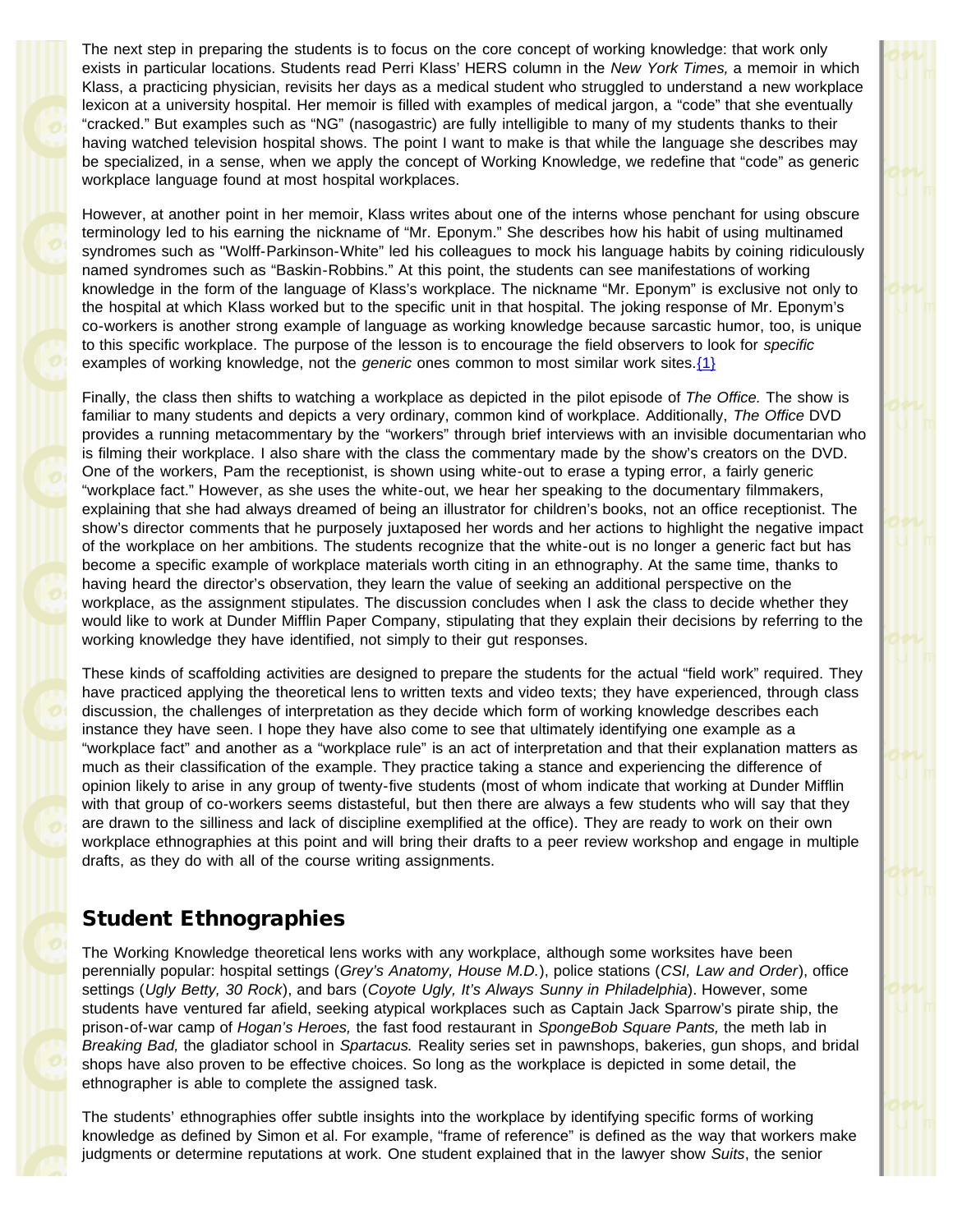partners' frame of reference for judging their law associates is "unfair." They "play favorites" and administer discipline that depends upon which of the associates they are dealing with. Another student observed that in *Entourage,* the famous actor whose "posse" forms the work force is represented by an ambitious theatrical agent for whom the frame of reference defining *success* rests entirely on the amount of money earned. The student offers as an example the agent's self-satisfaction when his client is offered a multi-million dollar contract for a film even though the agent has not even bothered to read the script to determine its quality, which apparently does not figure in his judgment.

Simon et al. define "'workplace materials' as the 'tools' and physical environment of the job," and student ethnographers learn to be careful not to focus on routine materials such as desks and cubicles in an office setting, instead identifying the materials that specify a particular workplace.{2} For instance, essays about *Office Space* describe a notorious broken printer that persistently flashes the error message "Printer Jam" as an important feature of that workplace environment. Likewise, in identifying "workplace skills," defined by Simon et al as "the abilities necessary to succeeding at work," the writers learn to avoid describing the expected skills necessary to hospital care providers, such as knowing how to take someone's pulse or administer a blood transfusion, instead identifying that those who work with the irascible Dr. House need to develop the skill of patience and must learn "how to work around Dr. House." Another student explains how hospital worker Nurse Jackie, who takes drugs at work but cannot afford to lose her job, must be "skilled" at being sneaky, witty, and quick to respond if anyone questions her suspicious behavior.

Often students' discussion of skills grows out of an understanding of "workplace facts," "the accepted realities of the job," as Simon et al. explain the term. One vital fact identified by a student analyzing the high school setting of *Glee* is that the cheerleading coach is the pre-eminent power figure at the school, rather than the principal, a fact that the rest of the teaching staff simply has to acknowledge in order to function effectively. Another ethnographer, examining the gun shop in the reality show *Sons of Guns*, points out that the antagonism between the head gunsmith and his apprentice, while generally kept under wraps, still creates a tension in the workplace that coworkers must accept as a given of their daily working lives. But skills may also be developed in response to "the rules of the workplace," which Simon et al explain generally refer to the "unspoken rules" that "govern behavior at work." At the restaurant Shenaniganz, in the film *Waiting,* "there is only one unwritten rule and that is when Dan, the manager, isn't looking, anything goes," writes one ethnographer, who then offers examples of the kinds of misbehavior that characterize this unruly workplace. And several essays about *SpongeBob Square Pants,* evidently a childhood favorite of many of the students, elaborate on the Krusty Krab restaurant's key unwritten rule that Mr. Krabs, the owner, is driven by an excessive greed and frugality that determine many of the negative aspects of working there and the skills that the workers must develop to cope with the unpleasant atmosphere of working for Mr. Krabs.

One of the more diverse aspects of Simon et al.'s theory of working knowledge is "language [or] the way workers speak at the workplace" because it not only encompasses word choice and slang but also the use of nicknames, personal verbal tics, preferred topics of conversation, subjects for humor, and vocal tone common to the workplace, as the Perri Klass scaffolding activity had demonstrated. Thus, readers are informed of the "vulgar language" that permeates the gun shop in *Sons of Guns,* the sarcasm that marks Dr. House's interactions with his staff, SpongeBob's habitually cheery greeting, "Good morning, Squidward," to his co-worker, the incessant joking of one *NCIS* officer, the mysteriously never-defined "TPS" report in *Office Space* that rattles all of the office workers, the unpleasant nickname assigned to the lead doctor ("The Nazi") on *Grey's Anatomy*, and the arrogant know-it-all speech patterns of one of the subordinate officers on *Criminal Minds* that undermine his chief's authority.

Perhaps the most significant aspect of writing the virtual ethnography, however, is that it has a purpose: students are expected to reach conclusions based upon their analyses of the data they have collected. The virtual ethnography is not a site for a random series of analytical comments, however insightful they may be. It is a rhetorical situation with a purpose—a purpose that drives the students' decisions about which forms of working knowledge to include in the essay in order to make their argument convincing. In other words, they are not merely data-collectors, but they are also decision-makers. Most of the judgments they reach about the workplace tend to be couched in terms of an imagined potential worker. For example, SpongeBob's restaurant job has generally been viewed in a negative light, with one typical conclusion reading, "The Krusty Krab would be a horrible restaurant to work at for multiple reasons," reasons that are identified as shoddy ethics and unhappy co-workers as evidenced by their unpleasant language. Similarly negative, one student concludes his analysis of the gladiator school in *Spartacus* with its debased use of language, reprehensible job skills, and evil ethical standards by writing, "This job is one of the most demeaning and demoralizing jobs ever created … and I would not recommend it for anyone who has a heart." Another student reviews her analysis and takes a definitive stance: "However, based on the facts and language of this workplace, I conclude that a person would not want to work in the FBI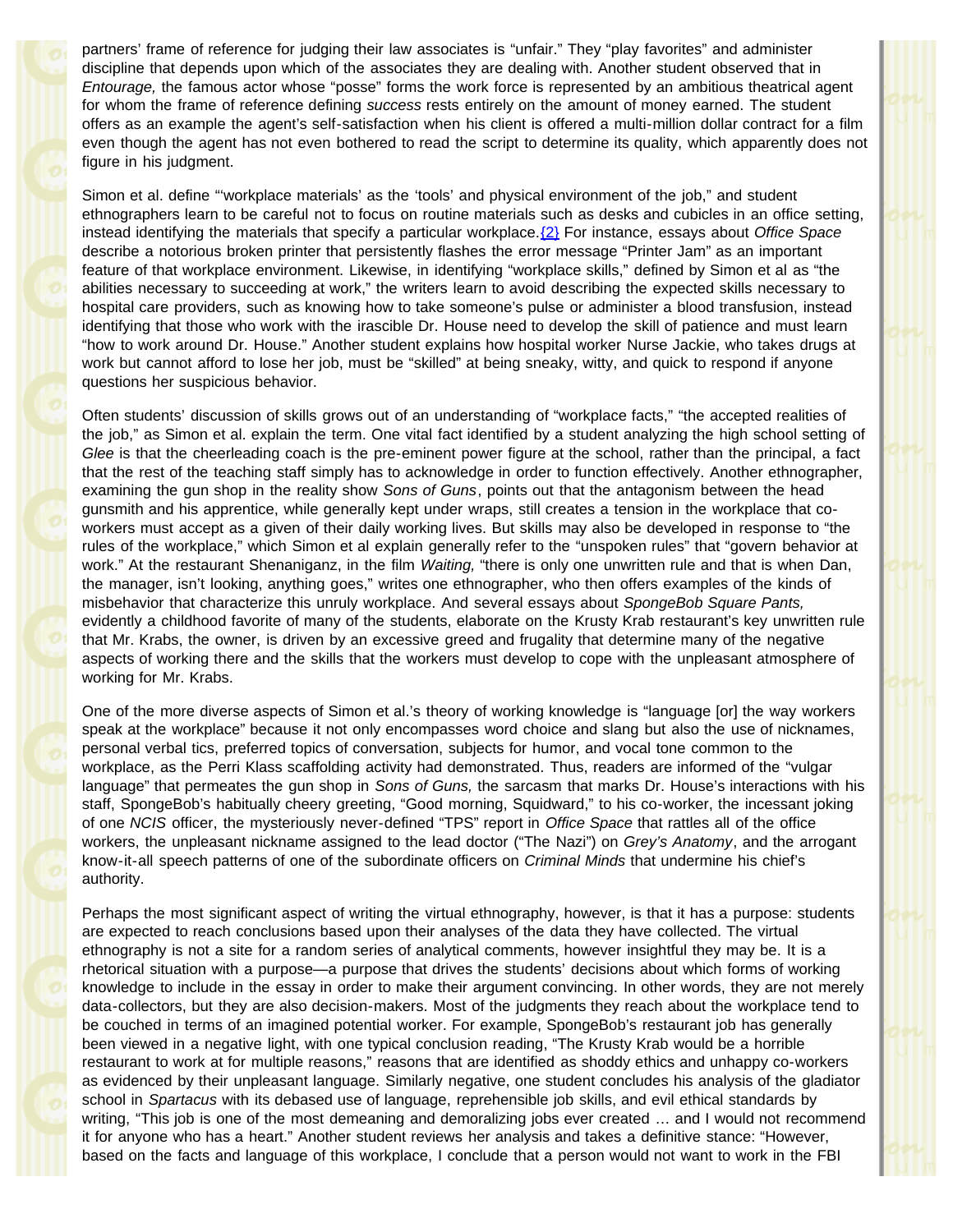Behavioral Analysis Unit on *Criminal Minds.*"

Not all of the final judgments, however, are negative. Lindsay, for example, concludes on a positive note, having decided that the crime lab on *CSI* would be a rewarding place to work thanks to the workers' "fun but focused language" and their strong sense of ethics. She writes, "By using the idea of working knowledge, employees can learn how to effectively evaluate the new work environment…" A more vigorous defense of a workplace occurs when Sharon actively counterargues with her readers' anticipated response. She has been analyzing the unusual workplace on *Supernatural,* in which the Winchester brothers fight evil in a fantasy world by hunting down demons on the loose. She reminds readers that the Winchesters "have to have the right tools, skills, and a certain set of ethics that are specific to their job in order to be successful hunters." Then she acknowledges that "Many people would look at this life and run away, knowing what the brothers have to give up and what they have to do. The Winchesters' job isn't one that everyone would want to have." But she then asserts her own different evaluation: "I disagree though. I think the fact that they work so hard and are so dedicated to saving others while sacrificing their own lives is admirable and very rewarding. However it's not a job for everyone. It takes hard work and dedication. It's not for the faint of heart or those who aren't ready to sacrifice their own lives for others."

One of the most striking ethnographies focused on *Mad Men,* the long-running television series about advertising agencies in the 1960s. Roberta uses the theoretical lens as a tool for critiquing the workplace's failure to recognize the dignity of working women, placing difference in the foreground of her analysis. She writes,

Based on my observations made from watching *Mad Men*, it is safe to say that not many women would want to work at Sterling Cooper advertising agency. Women nowadays are trying to be seen as equal in the work force, something that cannot be achieved at Sterling Cooper. However, the job may seem appealing to men based on the fact that they are at the top of the power ladder. They are able to mix in their sexual desires and humor with their everyday work, which some men may see as a bonus, although there are others who, along with the women, would be repulsed by the attitudes of the males towards the females in this television series. This sexism towards women displayed through the various forms of working knowledge is why I, for one, would never want to work under Don Draper at the Sterling Cooper advertising agency.

What happens in the most effective ethnographies, like Roberta's, is that the writers use the theoretical lens to develop a clearly-articulated stance. Admittedly, the conclusions are often unsurprising and could well be the same opinions the writers might reach without using the working knowledge concept, but the point is that they *do* use the conceptual tools provided by Simon, Dippo, and Schenke, and in doing so invent themselves as knowledgemakers. (This is reminiscent of the dietary scaffolding activity in which "common sense" and the USDA Food Pyramid produced comparable results.) In Roberta's conclusion we can see what this ethnographic assignment can do when it works as intended. Applying the theoretical lens we had studied to a "site" for her ethnography, she can take an authoritative stance, as advocated by Sommers and Saltz, in which she knows more about her subject than her readers and confidently uses that "depth of knowledge" to reach a firm and convincing conclusion.

### Problematizing the Virtual Ethnography

As with any assignment, however, some challenges arise in assigning the virtual ethnography, and discussing these issues can effectively reveal the complexities of the assignment. To begin with, choosing a topic for the ethnography is a stumbling block for some students. Is it better to select an unfamiliar program or a well-beloved one? In their portfolio letters, some students weighed in on this question. Ellen reported that her favorite paper was the workplace ethnography because "I felt this one expressed my thoughts and ideas more effectively because I was connected to the topic." However, Karl chose his favorite television show and observed that his level of familiarity and interest in the topic made it the "fastest paper" he had written all term. He then ruefully acknowledged that his quickly composed draft earned his lowest grade of the course. His conclusion? He acknowledged that he had not paid enough attention to the theoretical lens and would have earned a higher grade by focusing on "the 'seven features of working knowledge'" instead of summarizing the plot and describing his favorite characters.

A number of students struggled to balance their analyses and descriptions. Carolee was aware of the need for this balance and voiced her apprehension in her Writer's Memo: "I'm concerned that I may have gotten a bit caught up in explaining the context of the show and maybe devoted too much attention to that rather than my actual analysis." Monica also confessed that she tipped off-balance: "At one point during the essay when I was talking about the detectives' skills and workplace facts, I gave a lot of information about the plot, which I realized wasn't necessary to get across the point of the essay." Alison reported that in her revision process she recognized that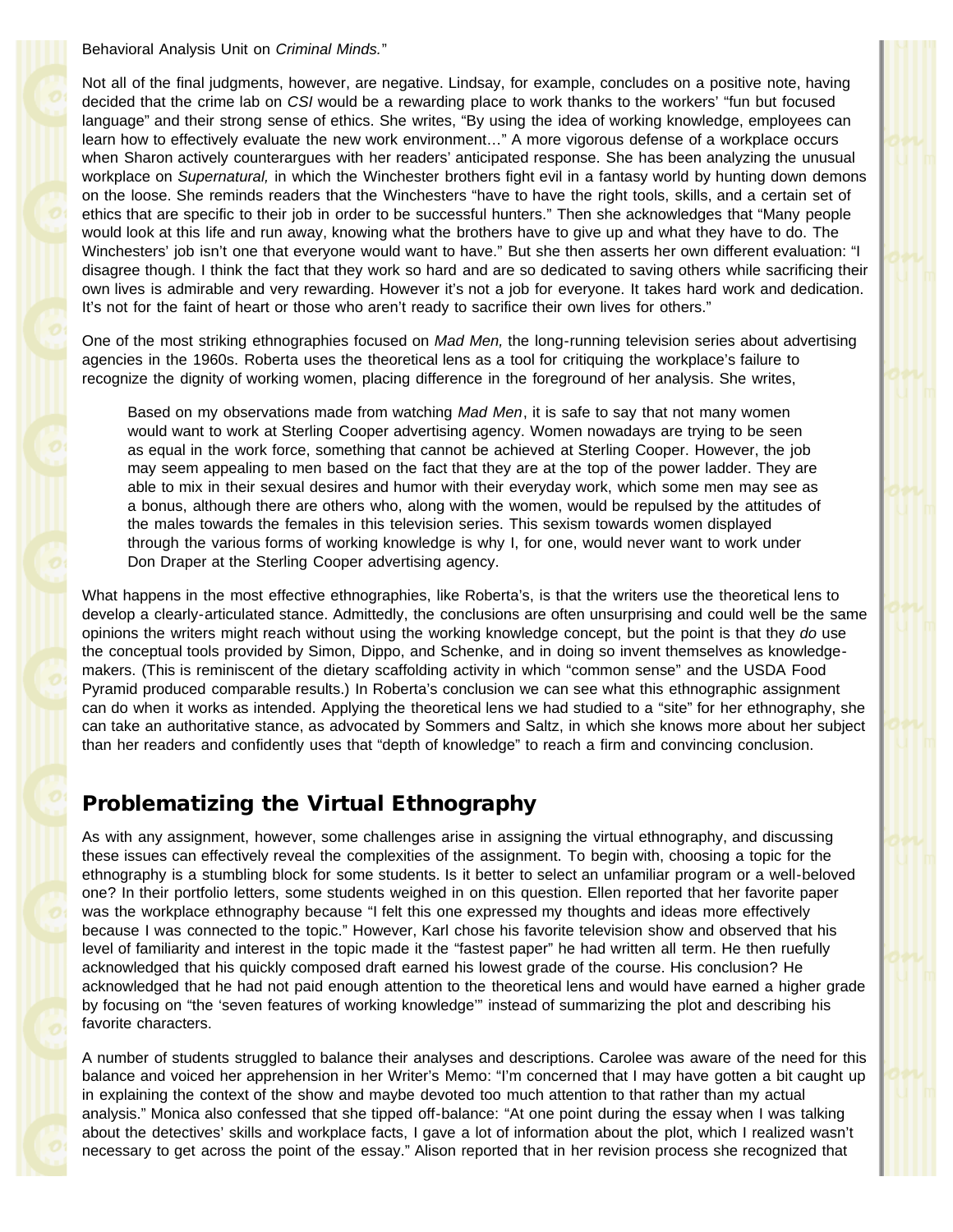she had too much data and not enough analysis, so she decided to narrow her focus from an entire TV series to a single episode and at the same time limit her discussion of working knowledge from three kinds to two. These students' recognition of what they have done is a sign of progress, I would argue, as it suggests they have learned to adjust their strategies in revising this ethnography, as Alison has already done, or prepared themselves to adjust again when called upon to write an actual ethnography.

Other students shifted into a textual analysis of the video as an artifact instead of remaining focused on studying it ethnographically as a workplace. For example, in her Writer's Memo, Natassia explained that "The thesis of my paper is that the Krusty Krab is not a realistic workplace," apparently not realizing that such a judgment has moved her away from analyzing the working knowledge of SpongeBob's workplace into appraising it as the setting for a fictional cartoon. Similarly, Flora explained in her portfolio reflective letter that she revised her ethnography after realizing that her initial draft had wandered from the intention of the assignment. Flora noted that in her first draft she was "really excited to just talk all about the show *Breaking Bad.*" When she revised, she adjusted the essay's focus and trained it on working knowledge: "I shortened the description of the show and added more about the article by Simon, Dippo, and Schenke." Because the virtual ethnography is a new kind of assignment for many of the students, it is understandable that they might be drawn to a more familiar form of writing: they summarize or review the performance they have viewed or, as Soliday notes, simply "present" (36) rather than analyze or interpret their data. It is worth spending class time explaining that ethnographers do not view their fieldwork as an observation of a deliberate performance but of an acculturated behavior.

Additionally, sometimes students wrestle with the use of the theoretical lens. I found Bobby's discussion of ethics, for example, extremely confusing to read because he was actually discussing the workers' frame of reference for evaluating events and not their ethical decisions. In other words, clearly understanding each kind of working knowledge is essential to applying the lens appropriately. A second issue with the lens occurs when students assume that it leads to an objective view of the workplace. Vikki revealed in her Writer's Memo that "I chose to represent my paper this way, because I wanted to keep my opinion out of it. I just wanted the readers to be able to decide on their own what they think with the facts I gave." Vikki needed to understand that while she had indeed reported facts about occurrences at the workplace, her representations of those facts as different forms of working knowledge were acts of interpretation.

While Vikki struggled with the idea of being an *interested* rather than a *neutral* observer and never quite figured out how to adopt a stance on the topic, Graciela was fully aware of the subjective nature of the assignment. In recounting her peer review experience in her Writer's Memo, she explained that after reading two classmates' drafts, she realized that she had taken "a different approach" because she deliberately used first person in her conclusion in hopes that adding a personal opinion would induce her readers to "relate more easily." And Theresa was acutely conscious of the subjectivity involved. Her Writer's Memo showed that she was even aware of the subjective judgments being made by her classmates. She wrote, "The main idea of my paper is to show the positives presented in this work place. I feel like many people tend to focus on the negatives of a work place because it is easy to tear something apart, so instead I picked a fun place and tried to encourage someone to want work there." As I continue to ask students to complete this assignment, it is clear that my scaffolding needs to focus more intensively on the subjectivity that such an ethnographic assignment requires because some students, such as Vikki, apparently conflate the organized, systematic analysis of working knowledge with a scientific model that suggests objectivity.

Of course, it would be more encouraging to report on unmitigated success with the virtual ethnography, but that has not been the case. There are always misunderstandings and miscommunications, and some of the issues with this assignment arise out of those misunderstandings. But the demands of the assignment are challenging enough so that the students' struggles that I have described in this section may not be due to a lack of clarity in the directions so much as the challenge they face in their role as apprentices in the act of learning how to make knowledge. That is a worthwhile struggle to ask of my students, so I continue to look for better ways to scaffold the tasks involved, but I also acknowledge that valuable missteps will most likely take place, and they probably ought to.

## Conclusion

When I consider the complexities presented by the virtual ethnography assignment and weigh its benefits, I remain convinced that the assignment has enough value to justify including it in my first-year composition course. By viewing and re-viewing a video of a workplace, the students can learn how to become keener at observation in order to collect data for analysis. The lens-and-artifact approach of the assignment then allows the students to theorize about their findings so that they can, when their projects are successful, experience achieving the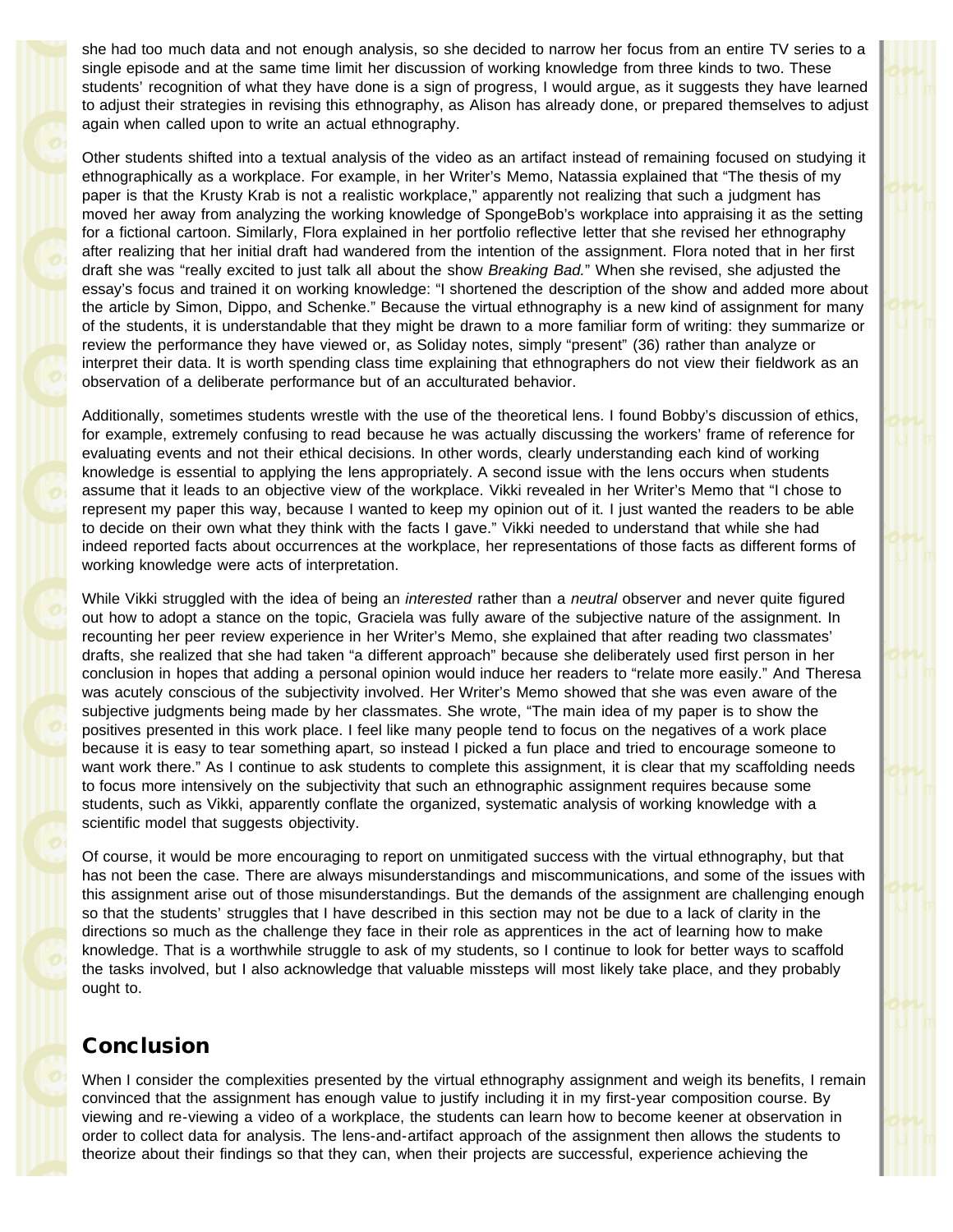authority to "speak about evidence" that Mary Soliday argues is central to effective writing (11). It is not just speaking about the evidence that the assignment requires but also taking a position, moving the student writers quite deliberately into presenting a subjective stance, but one buttressed by theory, data, and findings. In short, this assignment positions student writers as experts who know more about their topics than do their readers (including their instructor), a fact I am reminded of routinely as I read about TV episodes and films I have not seen and am instructed by my more knowledgeable virtual ethnographers.

I make no claim that the "virtual ethnography" is an authentic genre; it is, in fact, apprentice work. In some ways this assignment may well be a "mutt genre," as Elizabeth Wardle terms it. Wardle describes "mutt genres" as writing assignments that "mimic" actual genres outside of the writing classroom but that within first-year writing course have "purposes and audiences [that] are vague or even contradictory" (774). However, I would contend that this "mutt genre" is neither vague nor contradictory. The virtual ethnography serves the purpose of moving apprentices closer to mastery in terms of observation, analysis, and inductive reasoning. Additionally, as the instructor, I can, in a sense, "visit" the sites of the students' ethnographies by watching the same video. From the instructor's perspective, this assignment removes the complications of assisting students doing research in farflung locations. The virtual ethnography provides me with greater opportunities to monitor the students' "field work" and to intervene in that process than if my fifty composition students were fanned out across the local counties surrounding my campus.  $\{3\}$  The virtual ethnography offers many of the advantages of an actual ethnography, and can serve as an introduction to ethnographic work. As a follow-up to this assignment's introductory exploration of ethnography, instructors can move into more nuanced discussions of the ethics of actual ethnographic study: obtaining permission from subjects, interacting with those subjects, navigating the challenges of representing the lives and culture of human subjects.

In his final draft, one student, Paul, noted,

The main idea of my working knowledge analysis is that sometimes you see a job on television or in real life and then you think about how great or fun it might be to work there. But you never really take time to put yourself into the employee's shoes and get to see what it is really like. I would say a very large majority of children and teens who have a television set have watched *Spongebob* at some point…The Krusty Krab is definitely recognizable and has become a symbol. The funny part is you don't ask what it would be like to actually work there. You never wonder what it would be like for Mr. Krabs to be your boss, or to have Spongebob annoy you for your entire shift. I want people to think, "That would be the worst job ever."

Paul's ethnography illustrates the advantages I have outlined in this essay:

- The "virtual ethnography" assignment enables students to have the direct experience of gathering data as in an actual ethnography.
- The "virtual ethnography" results in the creation of knowledge that had not previously existed about the represented workplace.
- Because the virtual ethnography additionally stipulates that the writer-researcher present findings to readers who might be interested in working at the selected workplace, offering advice about whether such a choice is a wise one, the students must develop a stance on their findings.
- The stipulated audience includes their teacher, making the rhetorical situation one more conducive to establishing a writing identity as an authority speaking to readers who are less well-informed about the topic.
- By incorporating the observations of film or TV critics, the students also discover that multiple perspectives on the workplace exist, good preparation for dealing with the perspectives of those they actually observe in person in an actual ethnography.

In short, Paul's report on having "seen" the familiar in an unfamiliar way is the result of his having examined the workplace through the assigned lens, leading him to conclude with a position statement grounded in his observations. Paul clearly feels authoritative enough to make his final statement, thanks to the virtual workplace ethnography assignment. Not every student succeeds to the degree that Paul has, but the assignment provides the opportunity for such success, so I plan to continue to ask my students to become authorities through conducting a "virtual workplace" ethnography.

## Appendix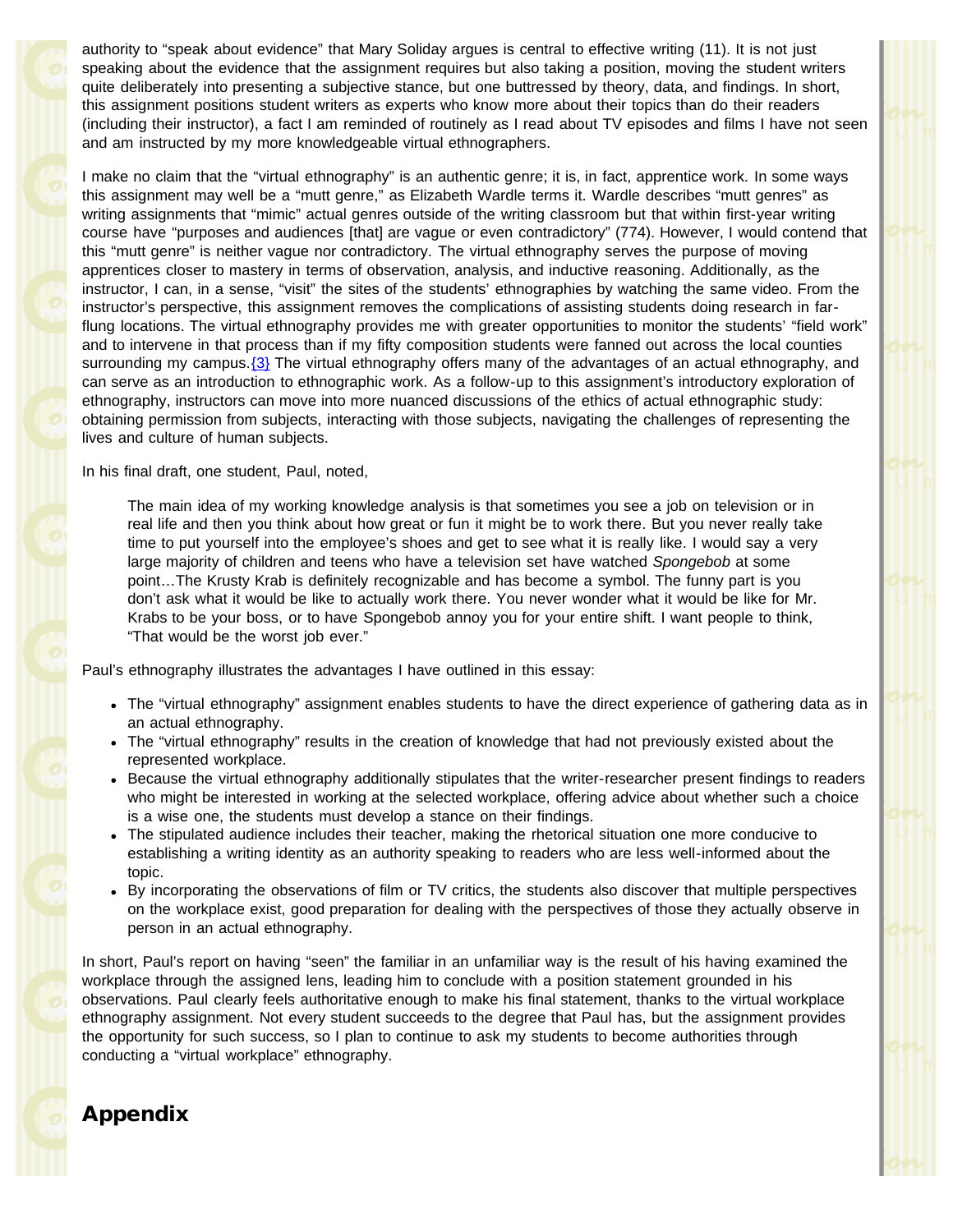### *WORKING KNOWLEDGE ETHNOGRAPHY*

In the selection Working Knowledge: What It Takes to Do the Job, from their book *Learning Work: A Critical Pedagogy of Work Education,* Roger I. Simon, Don Dippo, and Arleen Schenke write that "Knowing what to do and how to do it often requires much more than technical training… Working knowledge includes more than just the notion of a technical ability to perform certain tasks such as typing invoices…." (pp.27-8). Their point is that all work takes place at *a specific workplace* not a *generic workplace,* a *specific workplace* with its own culture. They go on to list six workplace features that define "working knowledge," to which I've added a seventh:

- workplace materials (the "tools" and environment of the job)
- the language of work (the way workers speak at the job)
- workplace "facts" (the accepted realities of the job)
- skills and techniques (the abilities necessary to succeeding at work)
- evaluating workplace events (the way workers make judgments/determine reputations at work)
- rules and meanings (the spoken/unspoken "rules" that govern behavior at work)
- ethics at the workplace (the prevailing definitions of "right" and "wrong" at work)

#### *A PAPER APPLYING THE THEORY OF WORKING KNOWLEDGE*

In this paper, you will function as an academic scholar by creating new knowledge based on your "field work" in observing a workplace. In this assignment, you will analyze your chosen workplace through the lens of theory. What that means is that you'll apply a theory–Simon, Dippo, and Schenke's "working knowledge"–to your chosen workplace. *For this paper, please use the theory of working knowledge to examine a workplace depicted in a TV show or a movie.* Your objective is to reach a value judgment about the workplace based on the theory.

In this paper, you're going to do what we've been doing in class in when we analyzed workplaces by using the working knowledge concepts. So your job is to answer the question "Why would anyone want/not want to work at the workplace I've chosen to analyze?" and explain your views by referring to the kinds of working knowledge identified above.

#### *FORMAT AND AUDIENCE*

This is an academic paper to be written for our class and me to read. In the paper, **you will need to create a** thesis (a central focus or main point) for your paper. Discuss as many or as few of the 7 kinds of working knowledge as you think appropriate in order to convey to readers what it is like to work at the *specific workplace.* Your job is to dig beneath the surface to analyze the working knowledge particular to the workplace. You will have to figure out the most effective organization for your paper; the 7 kinds of working knowledge are not in any particular order.

### *THE ADDITIONAL SOURCE REQUIREMENT*

This paper needs to be based not only on your own perceptions and observations, but on the perceptions and observations of others. Therefore, *an additional requirement of this project will be that you use at least* one additional sourceof information about the workplace. Most likely you will need to find a film or TV critic's analysis of the film or television show, using some of her/his observations in your essay. Be sure to list this source appropriately in the Works Cited page.

## Notes

- 1. See Barbara Gleason. She discusses how her student ethnographers analyze the language of their workplaces "in actual contexts of use" (47), what Simon, Dippo, and Schenke would term "the language of the workplace" form of working knowledge. (Return to text.)
- 2. See Barbara Gleason. She provides an example of one student ethnographer's workplace ethnography that emphasized how her office setting's physical decrepitude created an unhealthy and risky work environment (49). Simon, Dippo, and Schenke would call these features of the workplace "the materials of the workplace," which includes the physical environment, another instance where reading Gleason's cases studies illustrates how the Working Knowledge lens would be a useful tool for student ethnographers. (Return to text.)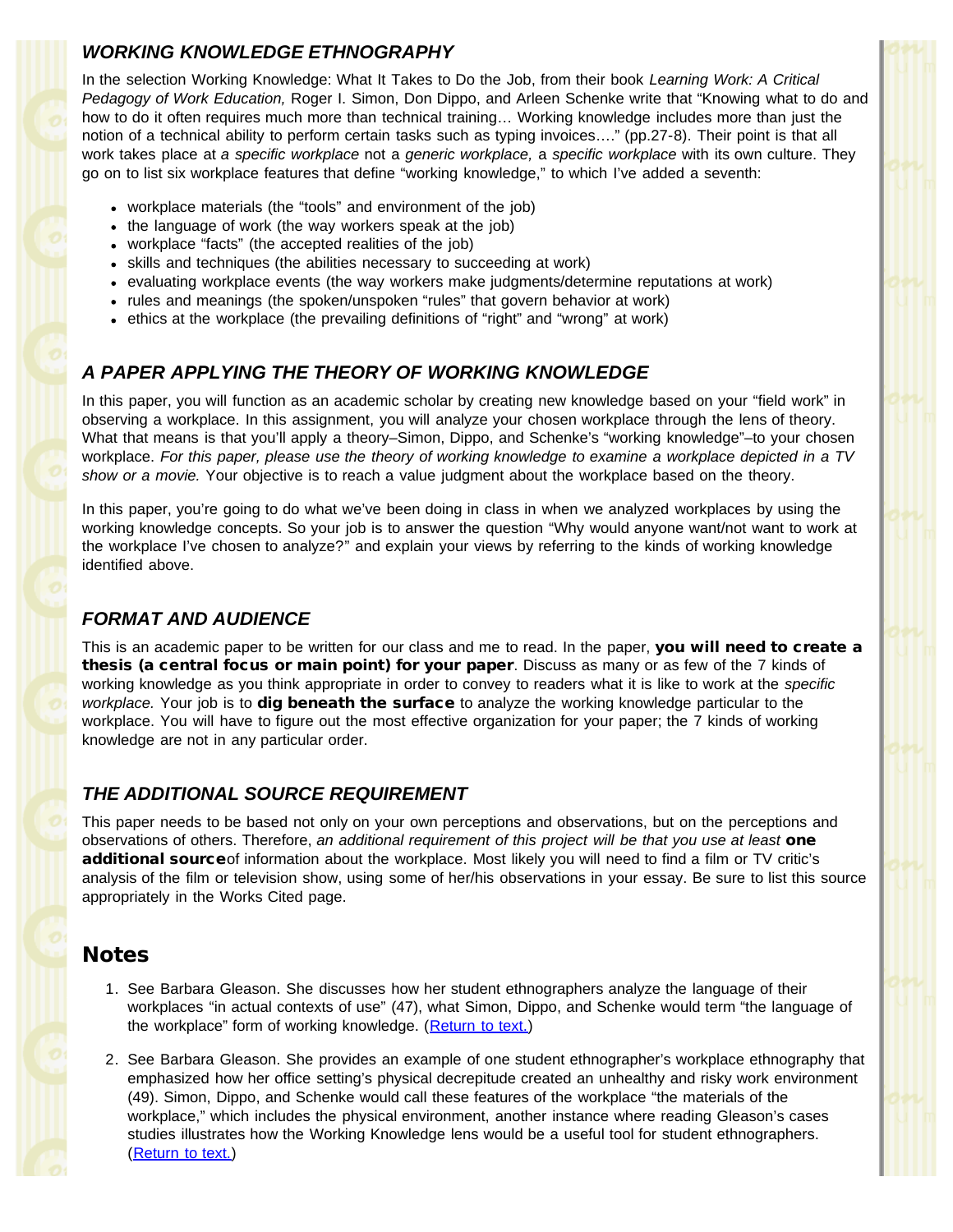3. See Hawkins for a discussion of ethnography in online settings. The "virtual ethnography" assignment described here would quite readily fit into an online pedagogy. (Return to text.)

### Works Cited

- Arias, J. Teaching Ethnography: Reading the World and Developing Student Agency. *English Journal* 97.6 (2008): 92-97. Print.
- Bartholomae, David. Inventing the University. *When a Writer Can't Write: Research on Writer's Block and other Writing Problems*. Ed. Mike Rose. New York: Guilford, 1986. 134-166. Print.
- Bishop, Wendy. *Ethnographic Writing Research: Writing It Down, Writing It Up, and Reading It.* Portsmouth, NH: Boynton-Cook/Heinemann, 1999. Print.
- Gleason, Barbara. Connected Literacies of Adult Writers: Workplace Ethnographies in College Composition. Multiple Literacies for the 21st Century. Ed. Brian Huot, Beth Stroble, and Charles Bazerman. Cresskill: Hampton Press, 2004. 39-56. Print.
- Hawkins, Amy K.M. Bytes and Sites: Ethnography as Writing Pedagogy in the Digital Age. *Kairos* 7.3, 2002. Web. 7 July 2013.

Kahn, Seth. Putting Ethnographic Writing in Context. *Writing Space: Readings on Writing.* Vol 2. Ed. Charles Lowe and Pavel Zemliansky. Fort Collins, CO: The WAC Clearinghouse, 2011. Print.

Klass, Perri. HERS. *New York Times*, 4 October 1984. Web. 6 July 2013.

- Liebman, JoAnne. Contrastive Rhetoric: Students as Ethnographers. *Journal of Basic Writing* 7:2 (1988): 6-22. Print.
- McKenzie, C.B. Reconsidering the Personal Essay: An Alternative Assignment, the Material Artifact Analysis, *Journal of Teaching Writing* 27:1 (2012): 50-65. Print.
- Malley, Suzanne Blum and Amy Hawkins. Ethnographic Inquiry as Writing Pedagogy. *Teaching Composition.* McGraw-Hill, 2004. Web. 27 June 2014.
- Nist, Elizabeth. Developing a Writing Philosophy. *The Profession of English in the Two-Year College.* Ed. Mark Reynolds and Sylvia Holladay-Hicks. Portsmouth, NH: Boynton-Cook, 2005, 98-112. Print.
- Parker, James. SpongeBob's Golden Dream. *The Atlantic* June 2009. Web. 19 April 2012.
- Petraglia, Joseph. Spinning Like a Kite: A Closer Look at the Pseudotransactional Function of Writing. *Journal of Advanced Composition* 15.1 (1995): 19-33. Print.
- Pryor, Anne. Deep Ethnography: Culture at the Core of Curriculum. *Language Arts* 81.5 (2004): 396-405. Print.
- Simon, Roger I., Don Dippo, and Arleen Schenke. *Learning Work: A Critical Pedagogy of Work Education.* NY: Bergin and Garvey, 1991. Print.
- Soliday, Mary. *Everyday Genres: Writing Assignments Across the Disciplines.* Carbondale: Southern Illinois UP, 2011. Print.
- Sommers, Nancy and Laura Saltz. The Novice as Expert: Writing the Freshman Year. *College Composition and Communication* 56:1 (2004): 124-149. Print.
- Stinnett, Jerry. Resituating Expertise: An Activity Theory Perspective on Representation in Critical Ethnography. *College English* 75.2 (2012): 129-149. Print.
- Sullivan, Patrick. 'Just in Time' Curriculum for the Basic Writing Classroom. *Teaching English in the Two-Year College* 41.2 (2013): 118-134. Print.
- University of Connecticut Freshman English Program. Information Literacy Research Component: What Is Required in Freshman English Courses. *University of Connecticut.* n.d. Web. 7 July 2013.